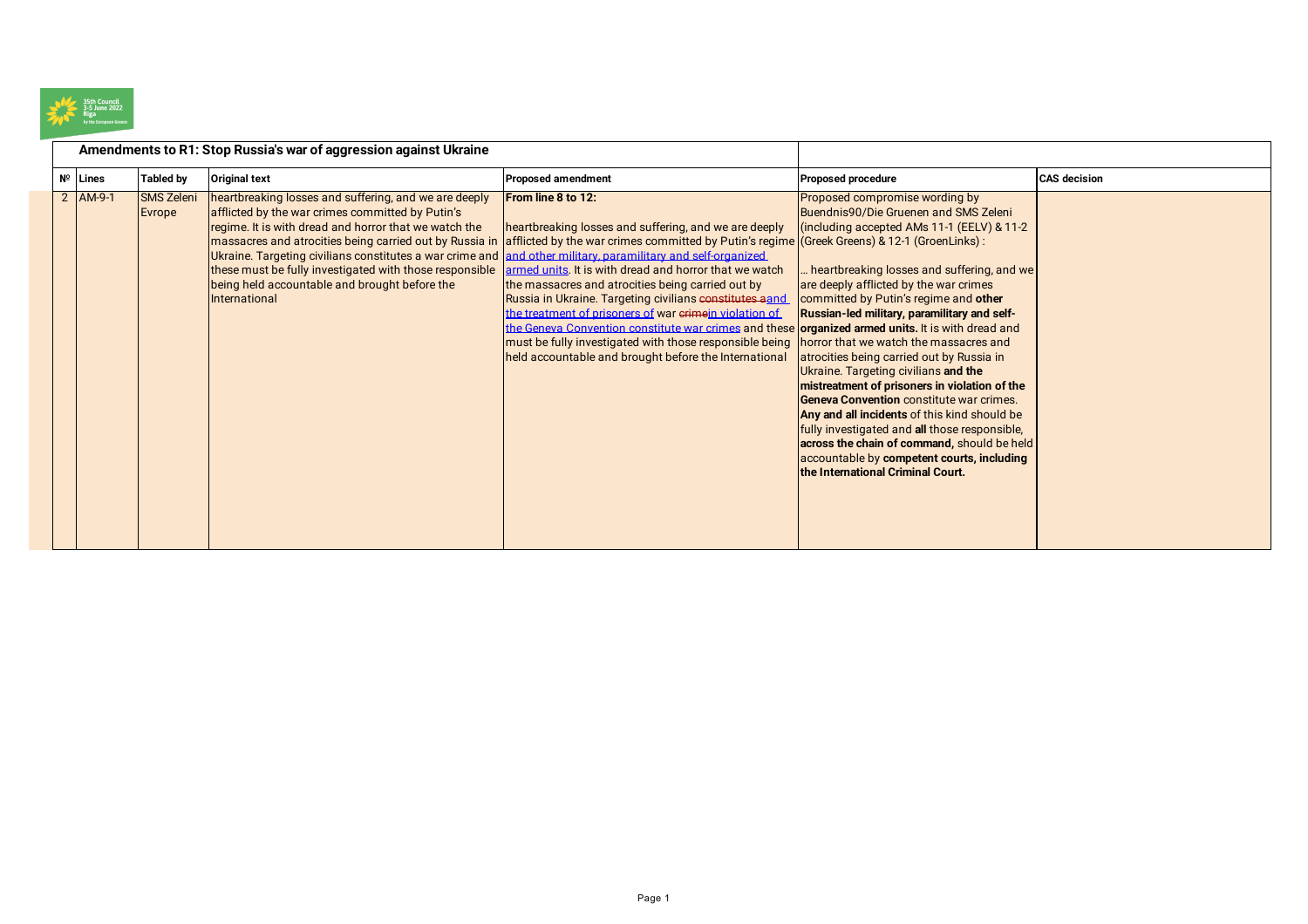| $3$ AM-11-1 | Europe<br>Ecologie -<br>Les Verts              | the massacres and atrocities being carried out by<br>Russia in Ukraine. Targeting civilians constitutes a war<br>crime and these must be fully investigated with those<br>responsible being held accountable and brought before Russia in Ukraine. Targeting civilians constitutes a war<br>the International Court of Justice. | Insert from line 10 to 13:<br>the massacres and atrocities being carried out by<br>crime and these must be fully investigated with all<br>those responsible, across the chain of command, being<br>held accountable and brought before the International<br>Court of Justice.                                                                                                            | Proposal: discuss at CAS | Accepted |
|-------------|------------------------------------------------|---------------------------------------------------------------------------------------------------------------------------------------------------------------------------------------------------------------------------------------------------------------------------------------------------------------------------------|------------------------------------------------------------------------------------------------------------------------------------------------------------------------------------------------------------------------------------------------------------------------------------------------------------------------------------------------------------------------------------------|--------------------------|----------|
| 4 AM-11-2   | Oikologoi<br>Prasinoi /<br>Ecologist<br>Greens | the massacres and atrocities being carried out by<br>Russia in Ukraine. Targeting civilians constitutes a war<br>crime and these must be fully investigated with those<br>responsible being held accountable and brought before<br>the International Court of Justice.                                                          | From line 10 to 13:<br>the massacres and atrocities being carried out by<br>Russia in Ukraine. Targeting civilians constitutes a war<br>crime. Any and these mustall incidents of this kind<br>should be fully investigated withand those responsible<br>being-held accountable and brought beforeby<br>competent courts, including the International Court of<br>JusticeCriminal Court. | Proposal: Accept         | Accepted |
| 5 AM-12-1   | GroenLinks<br>supported<br>by SMS<br>Zeleni    | civilians constitutes a war crime and these must be<br>fully investigated with those responsible being held<br>accountable and brought before the International Court<br>of Justice.                                                                                                                                            | From line 11 to 13:<br>civilians constitutes a war crime and these must be<br>fully investigated with those responsible being held<br>accountable and brought before the International<br>Criminal Court of Justice.(ICC)                                                                                                                                                                | Proposal: Accept         | Accepted |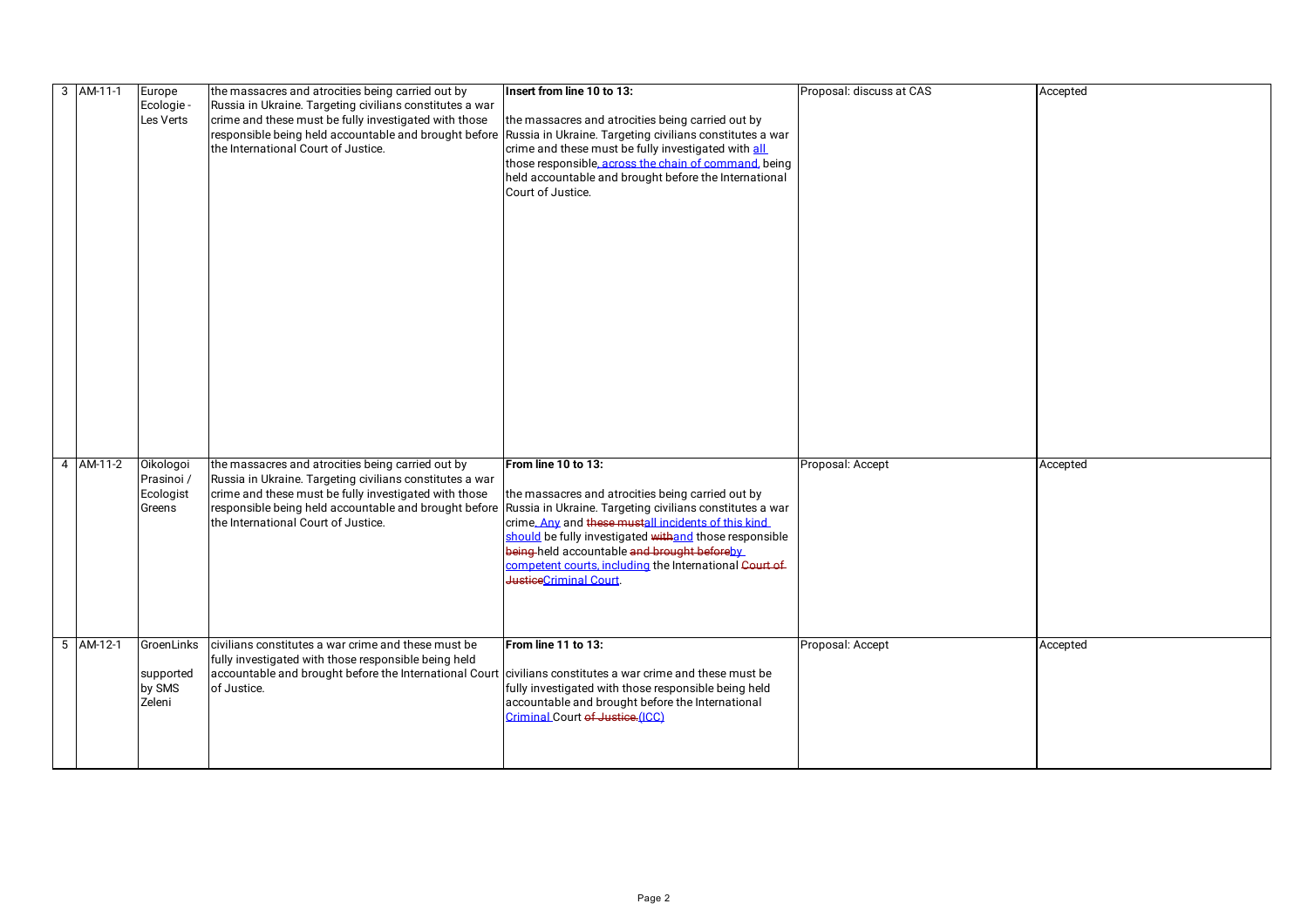|                | 6 AM-13-1 | Europe<br>Ecologie-<br>Les Verts                                     | those responsible being held accountable and brought   Insert from line 12 to 13:<br>before the International Court of Justice.                                                                                                                                                                           | those responsible being held accountable and brought<br>before the International Court of Justice. Special<br>attention should be given to cases of rape and other<br>forms of sexual violence, which can constitute a war<br>crime, a crime against humanity, or a constitutive act<br>with respect to genocide, as noted in the United Nations<br>Security Council Resolution 1820.                                                                         | Proposal: Accept                                                                  | Accepted                                                                                                                                                                                                                                                                                                                                                                                                                                                                                                                                                                                                                  |
|----------------|-----------|----------------------------------------------------------------------|-----------------------------------------------------------------------------------------------------------------------------------------------------------------------------------------------------------------------------------------------------------------------------------------------------------|---------------------------------------------------------------------------------------------------------------------------------------------------------------------------------------------------------------------------------------------------------------------------------------------------------------------------------------------------------------------------------------------------------------------------------------------------------------|-----------------------------------------------------------------------------------|---------------------------------------------------------------------------------------------------------------------------------------------------------------------------------------------------------------------------------------------------------------------------------------------------------------------------------------------------------------------------------------------------------------------------------------------------------------------------------------------------------------------------------------------------------------------------------------------------------------------------|
| $\overline{7}$ | AM-14-1   | Cyprus<br>Greens-<br>Citizens<br>Cooperation                         | Russia throughout the last decades has continued its<br>systematic efforts of establishing political and<br>economic influence over Eastern Partnership countries                                                                                                                                         | From line 14 to 15:<br>Russia Putin's regime throughout the last decades has<br>continued its systematic efforts of establishing political<br>and economic influence over Eastern Partnership<br>countries                                                                                                                                                                                                                                                    | Proposal: Discuss at CAS - decision to be<br>implemented for the whole resolution | Accepted                                                                                                                                                                                                                                                                                                                                                                                                                                                                                                                                                                                                                  |
|                | 8 AM-18-1 | Sakartvelo's<br>mtsvaneta<br>partia /<br>Georgian<br>Greens<br>Party | countries' path towards democracy, and attempting to<br>politically destabilize the region. This includes the 30-<br>year military presence in Transnistria, the military<br>conflict with Georgia in 2008 as well as the military<br>aggression against Ukraine in the past and annexation<br>of Crimea. | From line 17 to 20:<br>countries' path towards democracy, and attempting to<br>politically destabilize the region. This includes the 30-<br>year military presence in Transnistria, the Provoking and<br>military conflict withsupporting of Abkhazian and<br>Ossetian separatism in 1991-1993 in Georgia, the<br>Military aggression against Georgia in 2008, as well as<br>the military aggression against Ukraine in the past and<br>annexation of Crimea. | Proposal: discuss at CAS                                                          | Accepted as amended as compromise text<br>of AM 18-1 (Georgian Greens), AM 18-2<br>(Moldovian Greens, AM 32-1 (Moldovian<br>Greens):<br>This includes the 30-year military presence<br>in Transnistria, a territory of a sovereign<br>state - the Republic of Moldova, the<br>separatist movements in South Ossetia and<br>Abkhazia, the military conflict with Georgia<br>in 2008 as well as the military aggression<br>against Ukraine in the past and annexation<br>of Crimea. These are not separate tragic<br>episodes of bilateral relations, but a<br>reflection of a general national foreign policy<br>strategy. |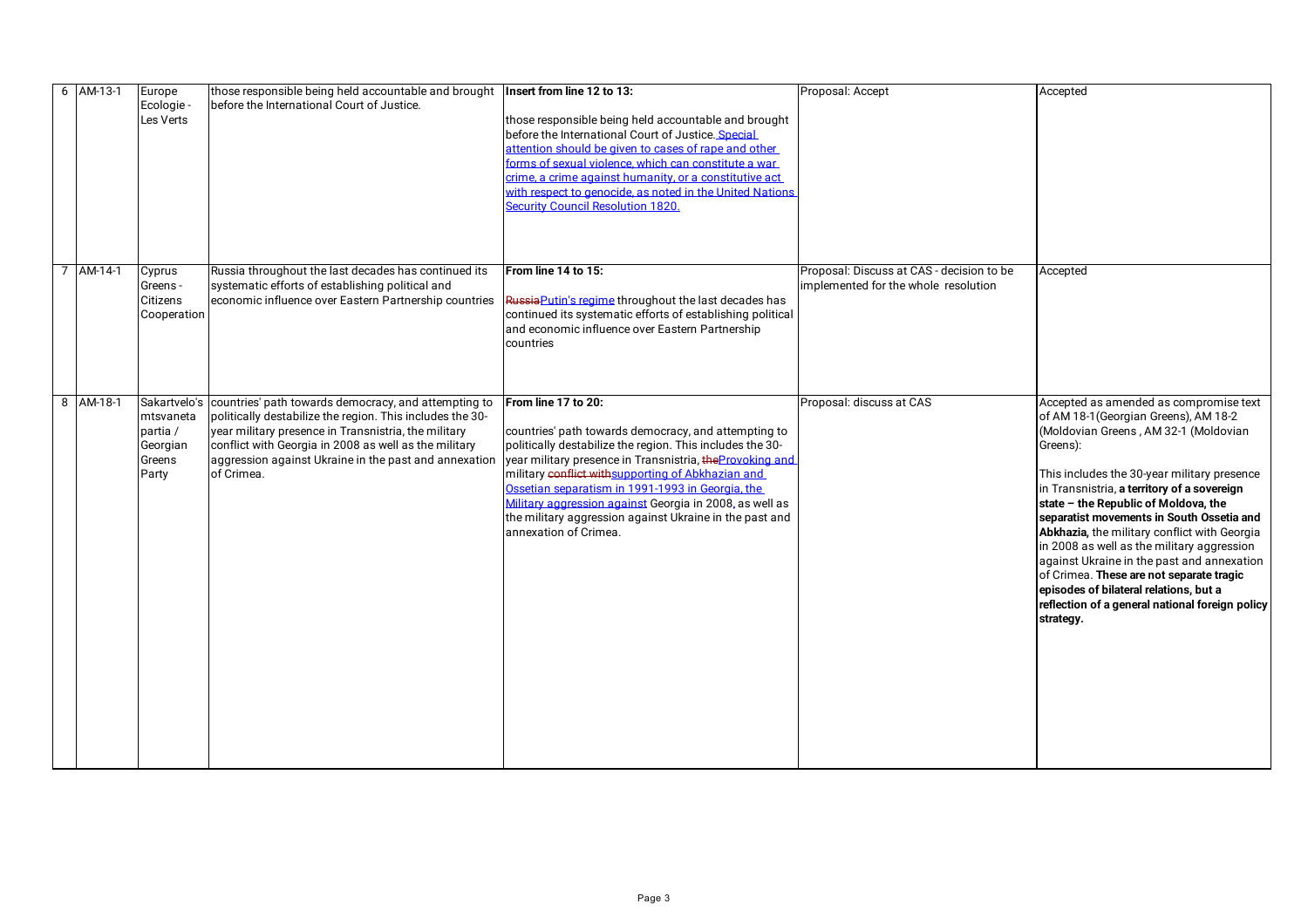|  | 9 AM-18-2  | Partidul<br>Verde<br>Ecologist,<br>Moldova | countries' path towards democracy, and attempting to<br>politically destabilize the region. This includes the 30-<br>year military presence in Transnistria, the military<br>conflict with Georgia in 2008 as well as the military<br>aggression      | Insert from line 17 to 19:<br>countries' path towards democracy, and attempting to<br>politically destabilize the region. This includes the 30-<br>year military presence in Transnistria a territory of a<br>sovereign state - the Republic of Moldova, the military<br>conflict with Georgia in 2008 as well as the military<br>aggression | Proposal: discuss at CAS | Accepted as amended as compromise text<br>of AM 18-1 (Georgian Greens), AM 18-2<br>(Moldovian Greens, AM 32-1 (Moldovian<br>Greens):<br>This includes the 30-year military presence<br>in Transnistria, a territory of a sovereign<br>state - the Republic of Moldova, the<br>separatist movements in South Ossetia and<br>Abkhazia, the military conflict with Georgia<br>in 2008 as well as the military aggression<br>against Ukraine in the past and annexation<br>of Crimea. These are not separate tragic<br>episodes of bilateral relations, but a<br>reflection of a general national foreign policy<br>strategy. |
|--|------------|--------------------------------------------|-------------------------------------------------------------------------------------------------------------------------------------------------------------------------------------------------------------------------------------------------------|----------------------------------------------------------------------------------------------------------------------------------------------------------------------------------------------------------------------------------------------------------------------------------------------------------------------------------------------|--------------------------|---------------------------------------------------------------------------------------------------------------------------------------------------------------------------------------------------------------------------------------------------------------------------------------------------------------------------------------------------------------------------------------------------------------------------------------------------------------------------------------------------------------------------------------------------------------------------------------------------------------------------|
|  | 10 AM-20-1 | Partidul<br>Verde<br>Ecologist,<br>Moldova | military conflict with Georgia in 2008 as well as the<br>military aggression against Ukraine in the past and<br>annexation of Crimea.                                                                                                                 | Insert from line 19 to 20:<br>military conflict with Georgia in 2008 as well as the<br>military aggression against Ukraine in the past and<br>annexation of Crimea. The absence of a firm position of<br>the international community encouraged Russia's<br>foreign policy strategy and the aggression against<br>Ukraine.                   | proposal: discuss at CAS | Accepted as amended:<br>The absence of a firm-enough position of<br>the international community enabled<br>Russia's foreign policy strategy and the<br>aggresion against Ukraine.                                                                                                                                                                                                                                                                                                                                                                                                                                         |
|  | 11 AM-24-1 | Die Grünen                                 | on which the European Union was built. Putin's war of<br>aggression attempts to destabilize Europe as well as<br>the current geopolitical balance, threatening the<br>foundations of our international order, built on the<br>values of human rights, | From line 23 to 25:<br>on which the European Union was built. Putin's war of<br>aggression attempts to destabilize Europe as well as<br>the current geopolitical balanceorder, threatening the<br>foundations of our international order, built on the<br>values of human rights,                                                            | Proposal: Accept         | Accepted                                                                                                                                                                                                                                                                                                                                                                                                                                                                                                                                                                                                                  |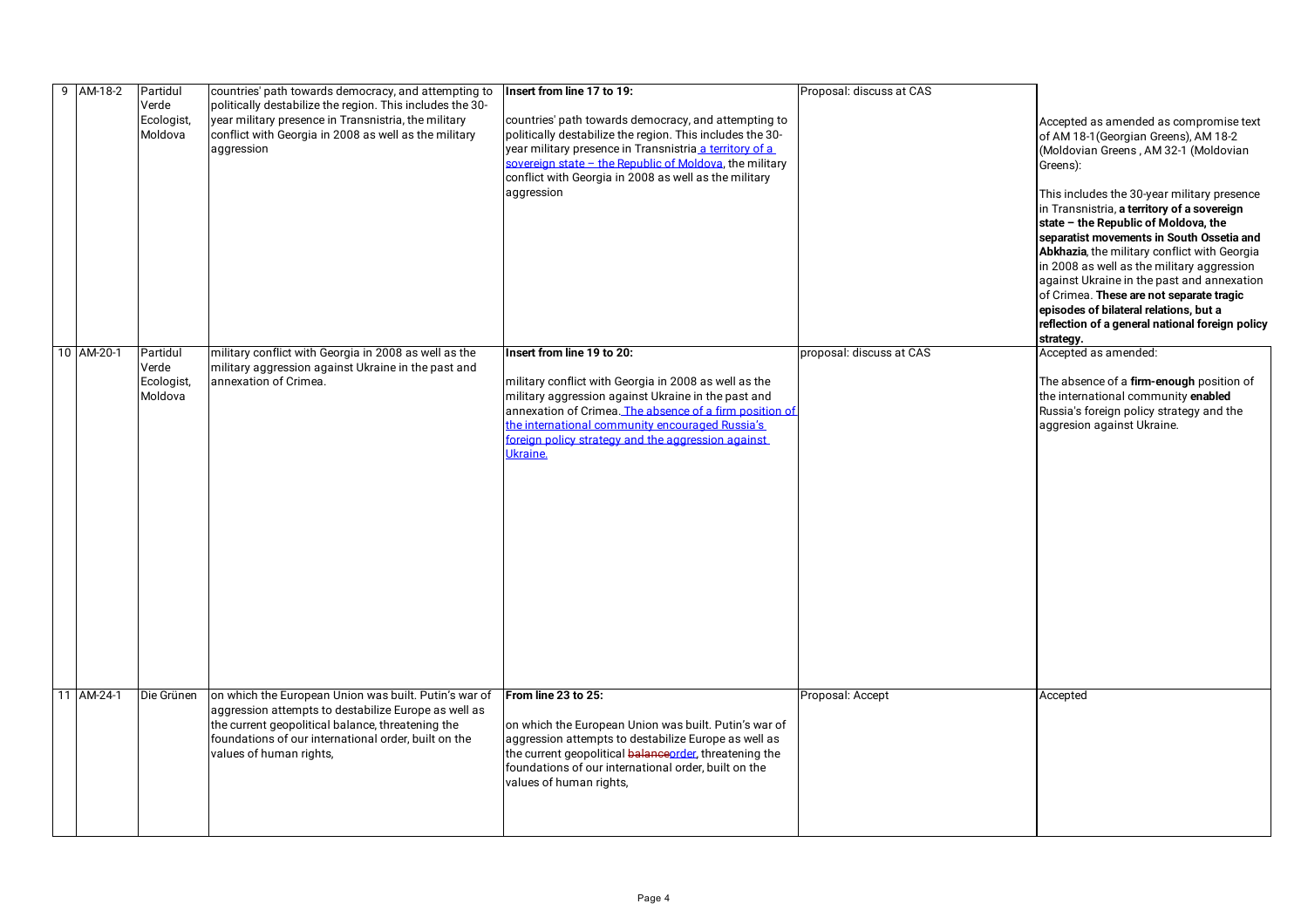| 12 AM-27-1 | Cyprus<br>Greens -<br>Citizens             | democracy and peace. This poses one of the biggest<br>threats to peace and security for all of us. The past<br>weeks have shown that the UN as well as the OSCE<br>Cooperation have been restricted in their reactions, showing yet<br>again the dire need for reform. | Insert from line 26 to 28:<br>democracy and peace. This poses one of the biggest<br>threats to peace and security for all of us, including<br>Russian people. The past weeks have shown that the<br>UN as well as the OSCE have been restricted in their<br>reactions, showing yet again the dire need for reform.                                                                                                                                                                                                                  | Proposal: Accept         | Accepted                                                                                                                                                                                                                                                                                                                                                                                                                                                                                                                                                                                                                  |
|------------|--------------------------------------------|------------------------------------------------------------------------------------------------------------------------------------------------------------------------------------------------------------------------------------------------------------------------|-------------------------------------------------------------------------------------------------------------------------------------------------------------------------------------------------------------------------------------------------------------------------------------------------------------------------------------------------------------------------------------------------------------------------------------------------------------------------------------------------------------------------------------|--------------------------|---------------------------------------------------------------------------------------------------------------------------------------------------------------------------------------------------------------------------------------------------------------------------------------------------------------------------------------------------------------------------------------------------------------------------------------------------------------------------------------------------------------------------------------------------------------------------------------------------------------------------|
| 13 AM-31-1 | Vihreät - De<br>Gröna                      | against all those who strive for democracy and<br>freedom. The targeted disinformation campaign led by<br>the Kremlin is part of horrible war tactics of the Russian<br>regime. Putin's war will continue to test the resolve,<br>unity and                            | From line 30 to 32:<br>against all those who strive for democracy and<br>freedom. The targeted disinformation campaign led by<br>the Kremlin is part of horriblethe war tactics of the<br>Russian regime. Putin's war will continue to test the<br>resolve, unity and                                                                                                                                                                                                                                                               | Proposal: Accept         | Accepted                                                                                                                                                                                                                                                                                                                                                                                                                                                                                                                                                                                                                  |
| 14 AM-32-1 | Partidul<br>Verde<br>Ecologist,<br>Moldova | disinformation campaign led by the Kremlin is part of<br>horrible war tactics of the Russian regime. Putin's war<br>will continue to test the resolve, unity and solidarity of<br>the European Union. As Europeans we stand together.<br>United we will                | Insert from line 31 to 33:<br>disinformation campaign led by the Kremlin is part of<br>horrible war tactics of the Russian regime. The 30-year<br>military presence in Transnistria, the war with<br>Georgia in 2008 and the beginning of the "hybrid" war<br>with Ukraine in 2014, deploying troops in Belarus and<br>and the use of its territory for military aggression<br>against Ukraine in 2022 aren't separate tragic episodes<br>of bilateral relations, but a reflection of a general<br>national foreign policy strategy | Proposal: discuss at CAS | Accepted as amended as compromise text<br>of AM 18-1 (Georgian Greens), AM 18-2<br>(Moldovian Greens, AM 32-1 (Moldovian<br>Greens):<br>This includes the 30-year military presence<br>in Transnistria, a territory of a sovereign<br>state - the Republic of Moldova, the<br>separatist movements in South Ossetia and<br>Abkhazia, the military conflict with Georgia<br>in 2008 as well as the military aggression<br>against Ukraine in the past and annexation<br>of Crimea. These are not separate tragic<br>episodes of bilateral relations, but a<br>reflection of a general national foreign policy<br>strategy. |
| 15 AM-38-1 | Groen                                      | a feminist foreign policy is, based on international law<br>and human rights. Militarisation cannot be the sole<br>response to the threat of our security. As European<br>Green Family we stand for broad strategic approach,<br>including military                    | Delete from line 37 to 39:<br>a feminist foreign policy is, based on international law<br>and human rights. Militarisation cannot be the sole-<br>response to the threat of our security. As European<br>Green Family we stand for broad strategic approach,<br>including military                                                                                                                                                                                                                                                  | Proposal: discuss at CAS | Accepted as amended<br>Military response cannot be the only<br>response to the threat of our security.                                                                                                                                                                                                                                                                                                                                                                                                                                                                                                                    |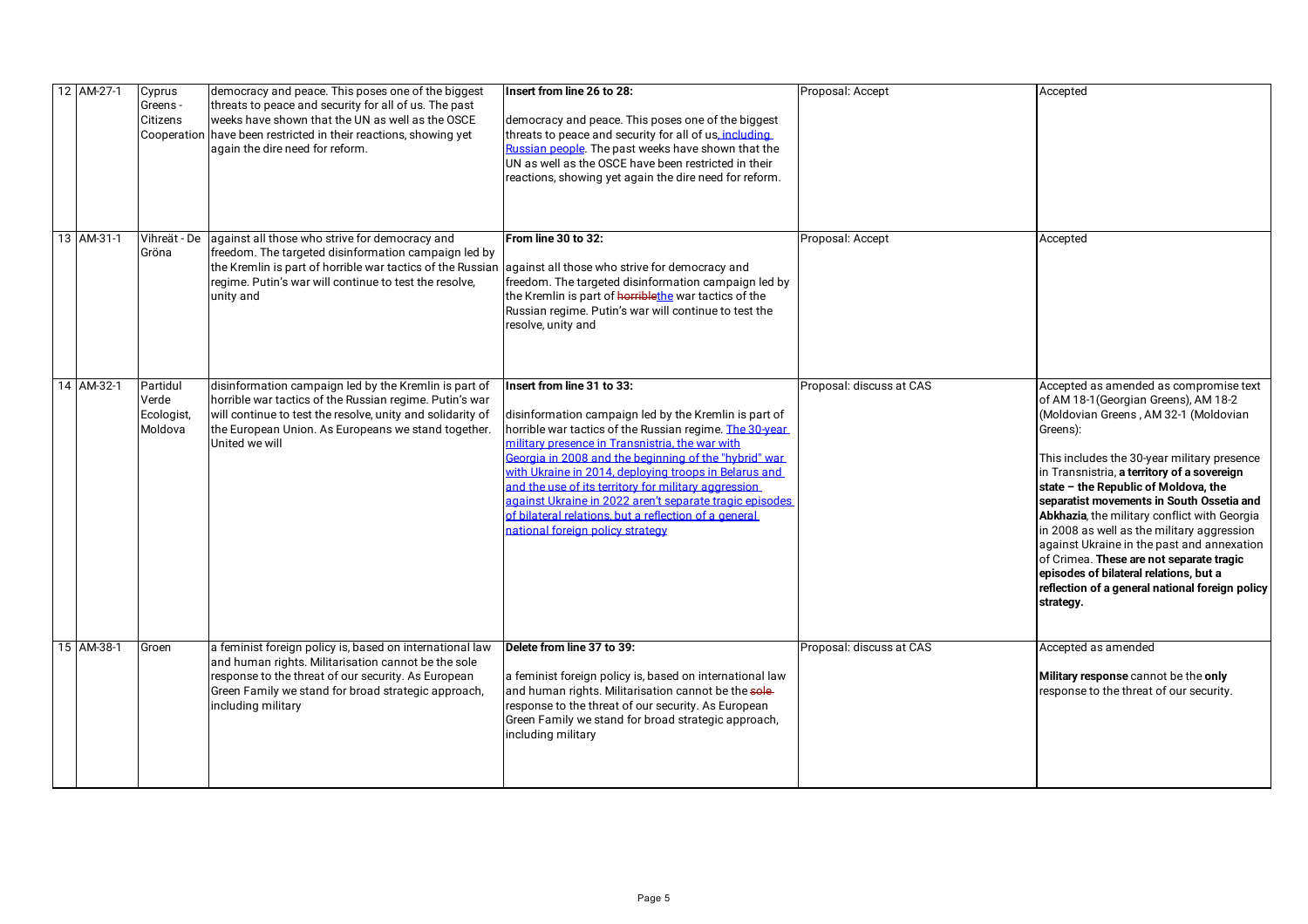|  | 16 AM-39-1 | Partido                                      | Militarisation cannot be the sole response to the threat                                                                                                                                                                                                                                                                                                                                                                                  | From line 38 to 43:                                                                                                                                                                                                                                                                                                                                                                                                                                                                                                                                                                                                                                                                                                                                                                                                                          | Proposal: discuss at CAS                  | Vote 1: Original amendment                                                                                                                                                                                                                                                                                                                                 |
|--|------------|----------------------------------------------|-------------------------------------------------------------------------------------------------------------------------------------------------------------------------------------------------------------------------------------------------------------------------------------------------------------------------------------------------------------------------------------------------------------------------------------------|----------------------------------------------------------------------------------------------------------------------------------------------------------------------------------------------------------------------------------------------------------------------------------------------------------------------------------------------------------------------------------------------------------------------------------------------------------------------------------------------------------------------------------------------------------------------------------------------------------------------------------------------------------------------------------------------------------------------------------------------------------------------------------------------------------------------------------------------|-------------------------------------------|------------------------------------------------------------------------------------------------------------------------------------------------------------------------------------------------------------------------------------------------------------------------------------------------------------------------------------------------------------|
|  |            | Ecologista<br><b>Os Verdes</b>               | of our security. As European Green Family we stand for<br>broad strategic approach, including military and<br>civilian, preventive and reactive, short term and long-<br>term instruments working towards human security. A<br>Green Common Foreign and Security Policy aims at<br>defending our values by using foreign policy<br>instruments comprehensively. Our inclusive concept of<br>human security is based on our firm belief in | Militarisation cannot be the sole response to the threat<br>of our security. As European Green Family we stand for<br>broad strategic approach, including military and<br>civilian, preventive and reactive, short term and long-<br>term instruments working towards human security. A<br>Green Common Foreign and Security Policy aims at<br>defending our values by using foreign policy<br>instruments comprehensively.PEACE, Our roots of<br>pacifism and non-violence makes us seek for Peace<br>above all.<br>Every nation, every government, every effort must<br>deeply explore the road to Peace.<br>Thus, we should all endeavor for arms' trade reduction<br>and for abolition of nuclear weapons, as well as other<br>weapons of mass destruction.<br>Our inclusive concept of human security is based on<br>our firm belief in |                                           | Vote 2: Amended text: As European Green<br>Family we stand for a first priority of peace<br>and diplomacy, and furthermore a broad<br>strategic approach                                                                                                                                                                                                   |
|  |            |                                              |                                                                                                                                                                                                                                                                                                                                                                                                                                           |                                                                                                                                                                                                                                                                                                                                                                                                                                                                                                                                                                                                                                                                                                                                                                                                                                              |                                           |                                                                                                                                                                                                                                                                                                                                                            |
|  | 17 AM-45-1 | Cyprus<br>Greens-<br>Citizens<br>Cooperation | multilateralism, international justice, rule of law and the <i>Insert from line 44 to 45:</i><br>protection of human rights.                                                                                                                                                                                                                                                                                                              | multilateralism, international justice, rule of law and the<br>protection of human rights. We firmly believe that these<br>values shall be implemented in any case of disputes<br>between countries<br>We reject the use or the threat of using military power or<br>intervention by any country on another sovereign state<br>and the military occupation of a sovereign state.                                                                                                                                                                                                                                                                                                                                                                                                                                                             | Proposal: discuss at CAS                  | Accepted as amended<br>We firmly believe that these values shall be<br>implemented in any case of disputes<br>between countries.<br>If not mandated by the United Nations, we<br>reject the use or the threat of using military<br>power or intervention by any country on<br>another sovereign state and the military<br>occupation of a sovereign state. |
|  | 18 AM-45-2 | Vihreät - De                                 | Imultilateralism, international justice, rule of law and the <b>Insert from line 44 to 45:</b>                                                                                                                                                                                                                                                                                                                                            |                                                                                                                                                                                                                                                                                                                                                                                                                                                                                                                                                                                                                                                                                                                                                                                                                                              | Proposal from the Finnish & German Greens |                                                                                                                                                                                                                                                                                                                                                            |
|  | 19 AM-45-3 | Partidul<br>Verde<br>Ecologist,<br>Moldova   |                                                                                                                                                                                                                                                                                                                                                                                                                                           | Insert from line 44 to 45:<br>multilateralism, international justice, rule of law and the<br>protection of human rights. In order to insure<br>sustainable peace and development not only in Ukraine.<br>but in the entire region, the future of the territories<br>seized from Moldova and Georgia should become<br>subiect of the future peace negotiations, along with the<br><b>issues of Crimea and Donbas.</b>                                                                                                                                                                                                                                                                                                                                                                                                                         | Proposal: discuss at CAS                  | Withdrawn                                                                                                                                                                                                                                                                                                                                                  |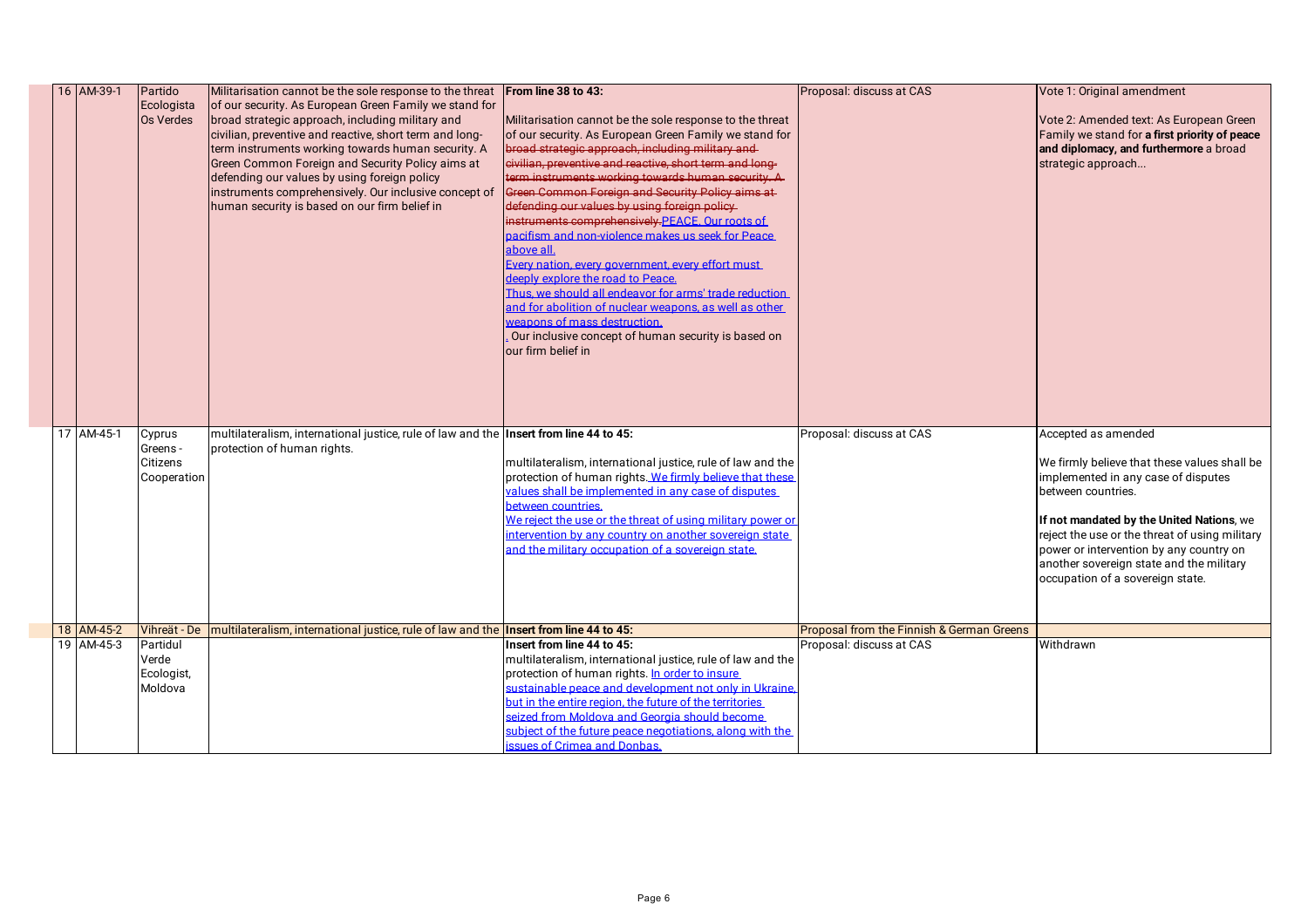| 20 AM-52-1   | Partido<br>Ecologista<br>Os Verdes | strengthen energy saving - prioritizing a truly green,<br>socially just transition for all, in Europe and globally.<br>This includes renewables are our only long-term safe,<br>clean and sustainable source of energy: They are our<br>path towards a more peaceful world. | Insert from line 51 to 54:<br>strengthen energy saving - prioritizing a truly green,<br>socially just transition for all, in Europe and globally.<br>This includes the notion that renewables are our only<br>long-term safe, clean and sustainable source of energy:<br>They are our path towards a more sustainable, just and<br>peaceful world.                                                                                                                                                                                                                                                                                                                                                                                          | Proposal: Accept                                                                                                                                                                                                                                                                                                                                                                                                                                                                                                                                                                                                                                                                                                                                                                                                                                                                                                                                                                                                                                                                                                                                                                                                                                                                                                                                                                                                                                                                       | Accepted                                                                                                                                                                                                                                                                                                                                                                                                                                                                                                                                                                                                                                                                                                                                                                                                                                                                                                                                                                                                                                                                                                                                                                                                                                                    |
|--------------|------------------------------------|-----------------------------------------------------------------------------------------------------------------------------------------------------------------------------------------------------------------------------------------------------------------------------|---------------------------------------------------------------------------------------------------------------------------------------------------------------------------------------------------------------------------------------------------------------------------------------------------------------------------------------------------------------------------------------------------------------------------------------------------------------------------------------------------------------------------------------------------------------------------------------------------------------------------------------------------------------------------------------------------------------------------------------------|----------------------------------------------------------------------------------------------------------------------------------------------------------------------------------------------------------------------------------------------------------------------------------------------------------------------------------------------------------------------------------------------------------------------------------------------------------------------------------------------------------------------------------------------------------------------------------------------------------------------------------------------------------------------------------------------------------------------------------------------------------------------------------------------------------------------------------------------------------------------------------------------------------------------------------------------------------------------------------------------------------------------------------------------------------------------------------------------------------------------------------------------------------------------------------------------------------------------------------------------------------------------------------------------------------------------------------------------------------------------------------------------------------------------------------------------------------------------------------------|-------------------------------------------------------------------------------------------------------------------------------------------------------------------------------------------------------------------------------------------------------------------------------------------------------------------------------------------------------------------------------------------------------------------------------------------------------------------------------------------------------------------------------------------------------------------------------------------------------------------------------------------------------------------------------------------------------------------------------------------------------------------------------------------------------------------------------------------------------------------------------------------------------------------------------------------------------------------------------------------------------------------------------------------------------------------------------------------------------------------------------------------------------------------------------------------------------------------------------------------------------------|
| $21$ AM-61-1 | Bündnis<br>90/Die<br>Grünen        | biodiversity policy is now more necessary than ever<br>given the significant effect on food production and<br>exports from Ukraine, resulting from the invasion.                                                                                                            | Insert from line 60 to 61:<br>biodiversity policy is now more necessary than ever<br>given the significant effect on food production and<br>exports from Ukraine, resulting from the invasion.<br>Russia's war massively threatens the food situation<br>across the globe particularly hitting vulnerable<br>countries in the Global South. We as European Greens<br>are dedicated towards ending hunger world wide and<br>thus call for an immediate increase in funding of the<br>WFP, as well as humanitarian help and the end of<br>speculations on food. We work towards long term<br>sustainable and resilient agricultural systems across<br>the world based on the principles of agarecology and<br>supporting small-scale farmers. | Proposed compromise wording for AM 61-1 (Buendnis Accepted as amended as compromise wording for<br>90/Die Gruenen), AM 61-2 (Europa Verde - Verdi) and<br>AM 74-4 (GroenLinks)<br>Include after line 61:<br>"Russia's war massively threatens the food situation<br>across the globe, particularly hitting vulnerable countries countries in the Global South. The blocking of the<br>in the Global South. The blocking of the exports of<br>cereals, sunflower seed oil and other Ukrainian products, Ukrainian products, as well as the destruction of<br>as well as the destruction of farmers' fields, machinery<br>and infrastructure, is going to afflict all those countries<br>who rely on that agricultural produce, thus generating a<br>second humanitarian crisis.<br>Include after line 98:<br>"We as European Greens are dedicated towards ending<br>hunger world wide and thus call for an immediate<br>support to all those vulnerable countries that will be<br>hitten by the food crisis generated by Russia's war. In<br>addition, we demand an increase in funding of the WFP,<br>and concrete actions to end speculations on food. On a<br>broader perspective, we believe that the EU must work<br>towards the realization of a long term sustainable and<br>resilient agricultural system across the world by, among<br>other things, converting the land used for the<br>production of feed to the production of food, and<br>supporting small-scale farmers." | AM 61-1 (Buendnis 90/Die Gruenen), AM 61-2<br>(Europa Verde - Verdi) and AM 74-4 (GroenLinks)<br>Include after line 61:<br>"Russia's war massively threatens the food situation<br>across the globe, particularly hitting vulnerable<br>exports of cereals, sunflower seed oil and other<br>farmers' fields, machinery and infrastructure, is going<br>to afflict all those countries who rely on that agricultural<br>produce, thus generating a second humanitarian<br>crisis.'<br>Include after line 98:<br>"We as European Greens are dedicated towards ending<br>hunger world wide and thus call for an immediate<br>support to all those vulnerable countries that will be<br>hitten by the food crisis generated by Russia's war. In<br>addition, we demand an increase in funding of the<br>WFP and concrete actions to end speculations on<br>food as well as helping Ukraine to export its<br>agriculture surplus. On a broader perspective, we<br>believe that the EU must work towards the realization<br>of a long term sustainable and resilient agricultural<br>system across the world by, among other things,<br>converting the land used for the production of feed to<br>the production of food, and supporting small-scale<br>farmers." |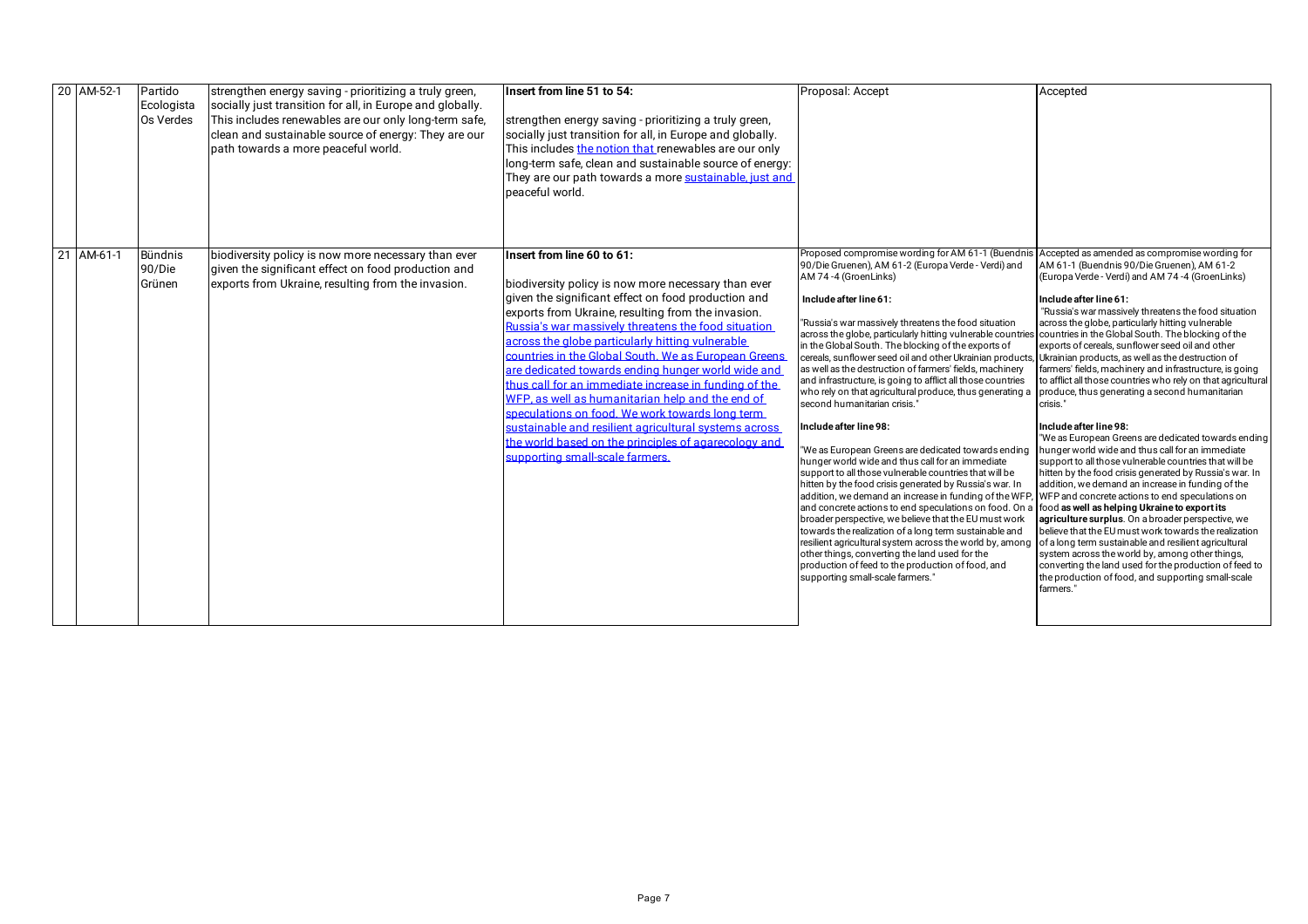| 22 AM-61-2 |              |                                                              | Insert from line 60 to 61:                                                                                    | Proposed compromise wording for AM 61-1                                                          | Accepted as amended as compromise wording         |
|------------|--------------|--------------------------------------------------------------|---------------------------------------------------------------------------------------------------------------|--------------------------------------------------------------------------------------------------|---------------------------------------------------|
|            | Europa Verde | biodiversity policy is now more necessary than ever given    |                                                                                                               |                                                                                                  |                                                   |
|            | Verdi        | the significant effect on food production and exports from   |                                                                                                               | (Buendnis 90/Die Gruenen), AM 61-2 (Europa                                                       | for AM 61-1 (Buendnis 90/Die Gruenen), AM 61-     |
|            |              | Ukraine, resulting from the invasion.                        | biodiversity policy is now more necessary than ever given                                                     | Verde - Verdi) and AM 74 -4 (GroenLinks)                                                         | 2 (Europa Verde - Verdi) and AM 74 -4             |
|            |              |                                                              | the significant effect on food production and exports from                                                    |                                                                                                  | (GroenLinks)                                      |
|            |              |                                                              | Ukraine, resulting from the invasion.                                                                         | Include after line 61:                                                                           |                                                   |
|            |              |                                                              |                                                                                                               | "Russia's war massively threatens the food                                                       | Include after line 61:                            |
|            |              |                                                              | Furthermore, we feel the urgency to address the upcoming                                                      | situation across the globe, particularly hitting                                                 | "Russia's war massively threatens the food        |
|            |              |                                                              | food crisis that is going to afflict all those countries who                                                  | vulnerable countries in the Global South. The                                                    | situation across the globe, particularly hitting  |
|            |              |                                                              | rely on food exports from both Russia and Ukraine. If not                                                     | blocking of the exports of cereals, sunflower                                                    | vulnerable countries in the Global South. The     |
|            |              |                                                              | stemmed promptly, a shortage in supply of wheat and maize                                                     | seed oil and other Ukrainian products, as well as blocking of the exports of cereals, sunflower  |                                                   |
|            |              |                                                              | could end up in being catastrophic and generate a second                                                      | the destruction of farmers' fields, machinery and seed oil and other Ukrainian products, as well |                                                   |
|            |              |                                                              | humanitarian crisis. For that reason, we want to act in                                                       | infrastructure, is going to afflict all those                                                    | as the destruction of farmers' fields, machinery  |
|            |              |                                                              | solidarity with all those countries exposed and particularly                                                  | countries who rely on that agricultural produce,                                                 | and infrastructure, is going to afflict all those |
|            |              |                                                              | affected by this risk - in Africa and bevond - and commit                                                     | thus generating a second humanitarian crisis."                                                   | countries who rely on that agricultural produce,  |
|            |              |                                                              | ourselves to provide them concrete support, while shaping a                                                   |                                                                                                  | thus generating a second humanitarian crisis."    |
|            |              |                                                              | more accessible and resilient food system at the global                                                       | Include after line 98:                                                                           |                                                   |
|            |              |                                                              | scale.                                                                                                        | "We as European Greens are dedicated towards                                                     | Include after line 98:                            |
|            |              |                                                              |                                                                                                               | ending hunger world wide and thus call for an                                                    | 'We as European Greens are dedicated towards      |
|            |              |                                                              |                                                                                                               | immediate support to all those vulnerable                                                        | ending hunger world wide and thus call for an     |
|            |              |                                                              |                                                                                                               | countries that will be hitten by the food crisis                                                 | immediate support to all those vulnerable         |
|            |              |                                                              |                                                                                                               | generated by Russia's war. In addition, we                                                       | countries that will be hitten by the food crisis  |
|            |              |                                                              |                                                                                                               | demand an increase in funding of the WFP, and                                                    | generated by Russia's war. In addition, we        |
|            |              |                                                              |                                                                                                               | concrete actions to end speculations on food.                                                    | demand an increase in funding of the WFP and      |
|            |              |                                                              |                                                                                                               |                                                                                                  |                                                   |
|            |              |                                                              |                                                                                                               | On a broader perspective, we believe that the EU                                                 | concrete actions to end speculations on food      |
|            |              |                                                              |                                                                                                               | must work towards the realization of a long term as well as helping Ukraine to export its        |                                                   |
|            |              |                                                              |                                                                                                               | sustainable and resilient agricultural system                                                    | agriculture surplus. On a broader perspective,    |
|            |              |                                                              |                                                                                                               | across the world by, among other things,                                                         | we believe that the EU must work towards the      |
|            |              |                                                              |                                                                                                               | converting the land used for the production of                                                   | realization of a long term sustainable and        |
|            |              |                                                              |                                                                                                               | feed to the production of food, and supporting                                                   | resilient agricultural system across the world    |
| 23 AM-62-1 | <b>EGP</b>   | As of today, 6.5 million Ukrainian residents have been       | From line 62 to 64:                                                                                           | Proposal: Accept                                                                                 | Accepted                                          |
|            | Committee    | internally displaced and more than 4 million have fled       |                                                                                                               |                                                                                                  |                                                   |
|            |              | the country                                                  | As of today, 6.5an estimate of 8 million Ukrainian                                                            |                                                                                                  |                                                   |
|            |              |                                                              | due to the war. The willingness of all European Member residents have been internally displaced and more than |                                                                                                  |                                                   |
|            |              | States, but especially those bordering Ukraine, to shelter 4 |                                                                                                               |                                                                                                  |                                                   |
|            |              |                                                              |                                                                                                               |                                                                                                  |                                                   |
|            |              | those                                                        | 6.6                                                                                                           |                                                                                                  |                                                   |
|            |              |                                                              | million have fled the country                                                                                 |                                                                                                  |                                                   |
|            |              |                                                              | due to the war. The willingness of all European Member                                                        |                                                                                                  |                                                   |
|            |              |                                                              | States, but especially those bordering Ukraine, to shelter                                                    |                                                                                                  |                                                   |
|            |              |                                                              | those                                                                                                         |                                                                                                  |                                                   |
|            |              |                                                              |                                                                                                               |                                                                                                  |                                                   |
|            |              |                                                              |                                                                                                               |                                                                                                  |                                                   |
|            |              |                                                              |                                                                                                               |                                                                                                  |                                                   |
|            |              |                                                              |                                                                                                               |                                                                                                  |                                                   |
|            |              |                                                              |                                                                                                               |                                                                                                  |                                                   |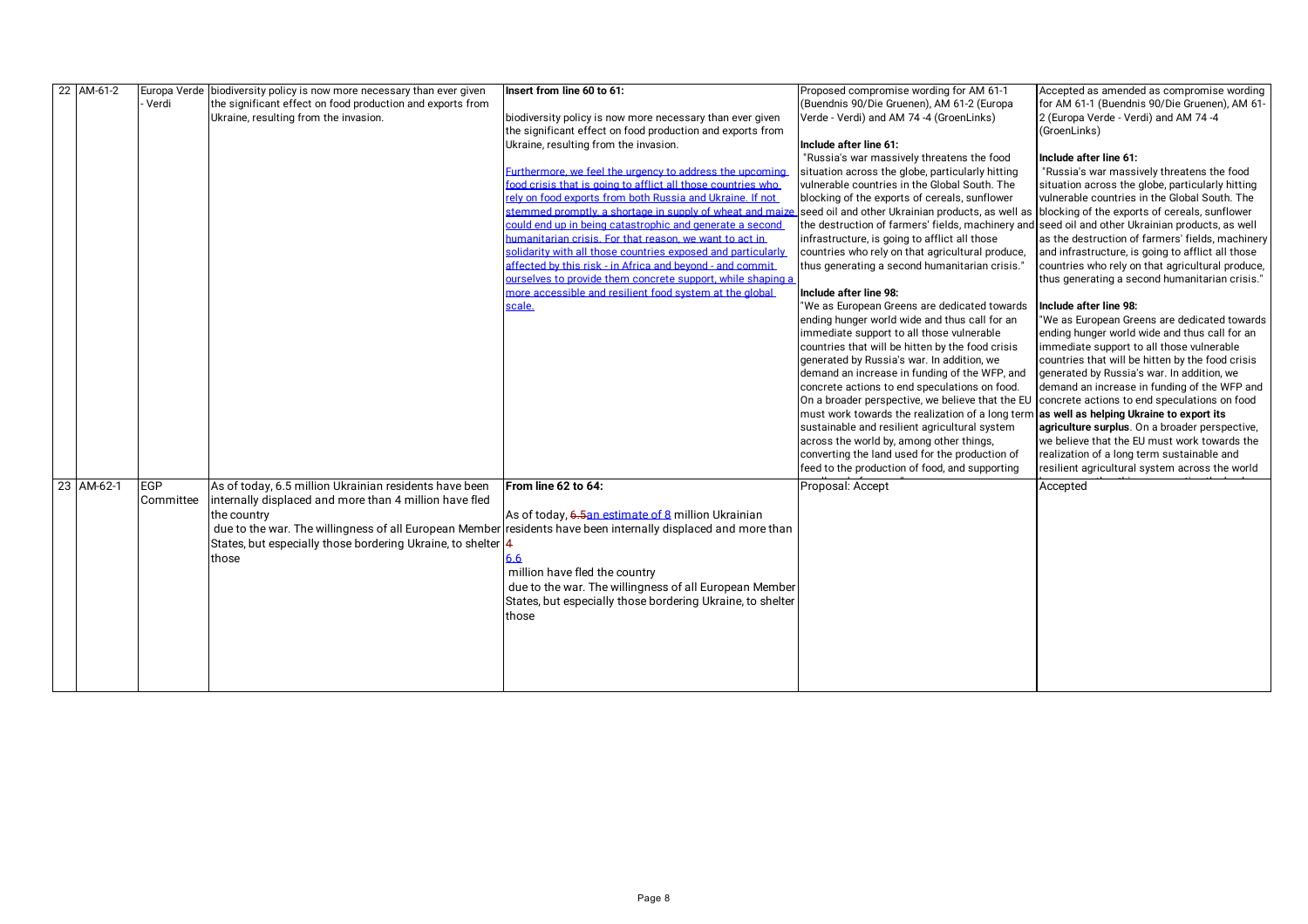| 24 AM-64-1 | EGP<br>Committee                   | more than 4 million have fled the country<br>due to the war. The willingness of all European Member<br>States, but especially those bordering Ukraine, to shelter more than 4 million have fled the country<br>those in need has been unprecedented. As European<br>Greens we stand in solidarity with | Insert from line 63 to 65:<br>due to the war. The willingness of all European Member<br>States, but especially those bordering Ukraine, and<br>Moldova to shelter those in need has been<br>unprecedented. As European Greens we stand in<br>solidarity with                      | accepet                               | Accepted as amended:<br>The willingness of Moldova and all EU<br>Member States, especially those bordering<br>Ukraine, to shelter those in need has been<br>unprecedented. |
|------------|------------------------------------|--------------------------------------------------------------------------------------------------------------------------------------------------------------------------------------------------------------------------------------------------------------------------------------------------------|-----------------------------------------------------------------------------------------------------------------------------------------------------------------------------------------------------------------------------------------------------------------------------------|---------------------------------------|----------------------------------------------------------------------------------------------------------------------------------------------------------------------------|
| 25 AM-68-1 | Cyprus<br>Greens -<br>Citizens     | Therefore, we, the European Green Party, firmly<br>condemn all human rights violations and call for the<br>following steps as essential in reducing Russia's<br>Cooperation capability to continue its aggression against Ukraine:                                                                     | From line 67 to 69:<br>Therefore, we, the European Green Party, firmly<br>condemn all human rights violations and call for the<br>following steps as essential in reducing Russia's Putin's<br>regime capability to continue its aggression against<br>Ukraine:                   | Proposal: see decision above AM-14 -1 | Previously accepted                                                                                                                                                        |
| 26 AM-69-1 | <b>SMS Zeleni</b><br>Evrope        | violations and call for the following steps as essential<br>in reducing Russia's capability to continue its<br>aggression against Ukraine:                                                                                                                                                             | Insert from line 68 to 69:<br>violations and call for the following steps as essential<br>in reducing Russia's capability to continue its<br>aggression against Ukraine and call for help in<br>rebuilding Ukraine:                                                               | Proposal: Accept                      | Accepted                                                                                                                                                                   |
| 27 AM-69-2 | Partido<br>Ecologista<br>Os Verdes | capability to continue its aggression against Ukraine:                                                                                                                                                                                                                                                 | Insert after line 69:<br>Peace must be the main goal.                                                                                                                                                                                                                             | Proposal: discuss at CAS              |                                                                                                                                                                            |
| 28 AM-69-3 | Groen                              | capability to continue its aggression against Ukraine:                                                                                                                                                                                                                                                 | Insert after line 69:<br>EU Member States should support bilateral and<br>multilateral initiatives to come to an immediate cease-<br>fire, by using all possible diplomatic and political<br>means to promote negotiations leading towards a<br>peaceful solution of the conflict | Proposal: discuss at CAS              |                                                                                                                                                                            |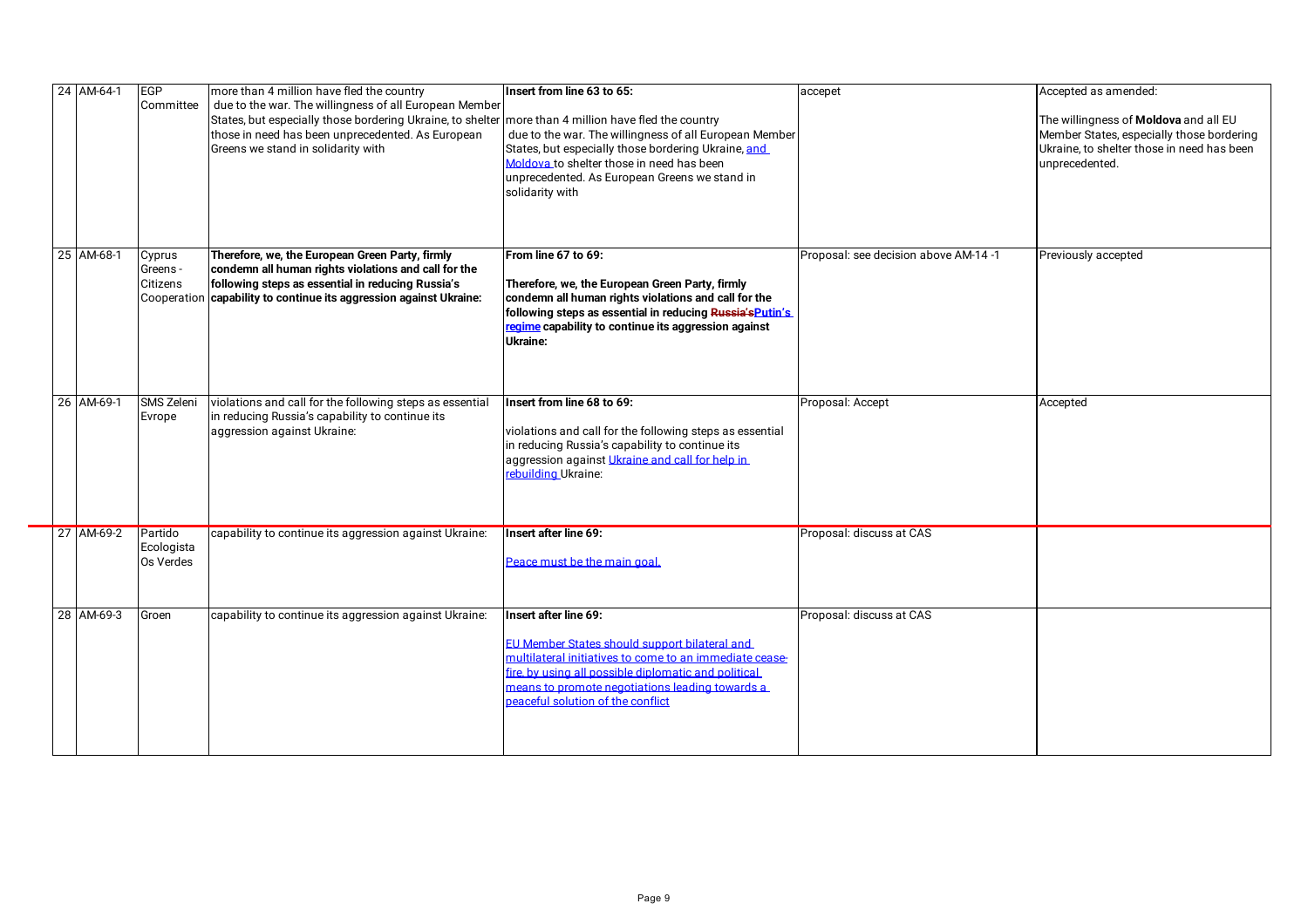|    | 29 AM-72-1 | Groen                              | sanctions currently in place. As Putin's escalation<br>continues, targeted and hard-hitting sanctions must be<br>brought to bear immediately. While at the same time all sanctions currently in place. As Putin's escalation<br>actors involved should continue to work on all possible | Insert from line 71 to 73:<br>continues, targeted and hard-hitting sanctions must be<br>brought to bear immediately. Sanctions should effect<br>those in power and have a minimal effect on the<br>Russian people. While at the same time all actors<br>involved should continue to work on all possible                                                              | Proposal: discuss at CAS    |  |
|----|------------|------------------------------------|-----------------------------------------------------------------------------------------------------------------------------------------------------------------------------------------------------------------------------------------------------------------------------------------|-----------------------------------------------------------------------------------------------------------------------------------------------------------------------------------------------------------------------------------------------------------------------------------------------------------------------------------------------------------------------|-----------------------------|--|
|    | 30 AM-74-2 | Eestimaa<br>Rohelised              | efficiency and saving. We call for an embargo on all<br>imports of fossil fuels from Russia as promptly as<br>possible. At the same time, the European Union must<br>work towards a common solidarity mechanism to<br>address the                                                       | From line 90 to 92:<br>efficiency and saving. We call for an embargo on all<br>imports of fossil fuels from Russia as promptly as<br>possible immediately and establish the control on<br>market to ensure vital services in EU countries, if<br>necessary. At the same time, the European Union must<br>work towards a common solidarity mechanism to<br>address the | Proposal: discuss at CAS    |  |
| 31 |            | <b>Bündnis</b><br>90/Die<br>Grünen | welcome refugees, while particular attention needs to<br>be given to marginalised, especially vulnerable groups.                                                                                                                                                                        | Insert from line 97 to 98:<br>welcome refugees, while particular attention needs to<br>be given to marginalised, especially vulnerable groups.<br>Women, LGBTIO*, Romani, BPoCs and disabled people<br>have a right to get shelter without discrimination.                                                                                                            | Proposal: shorten & include |  |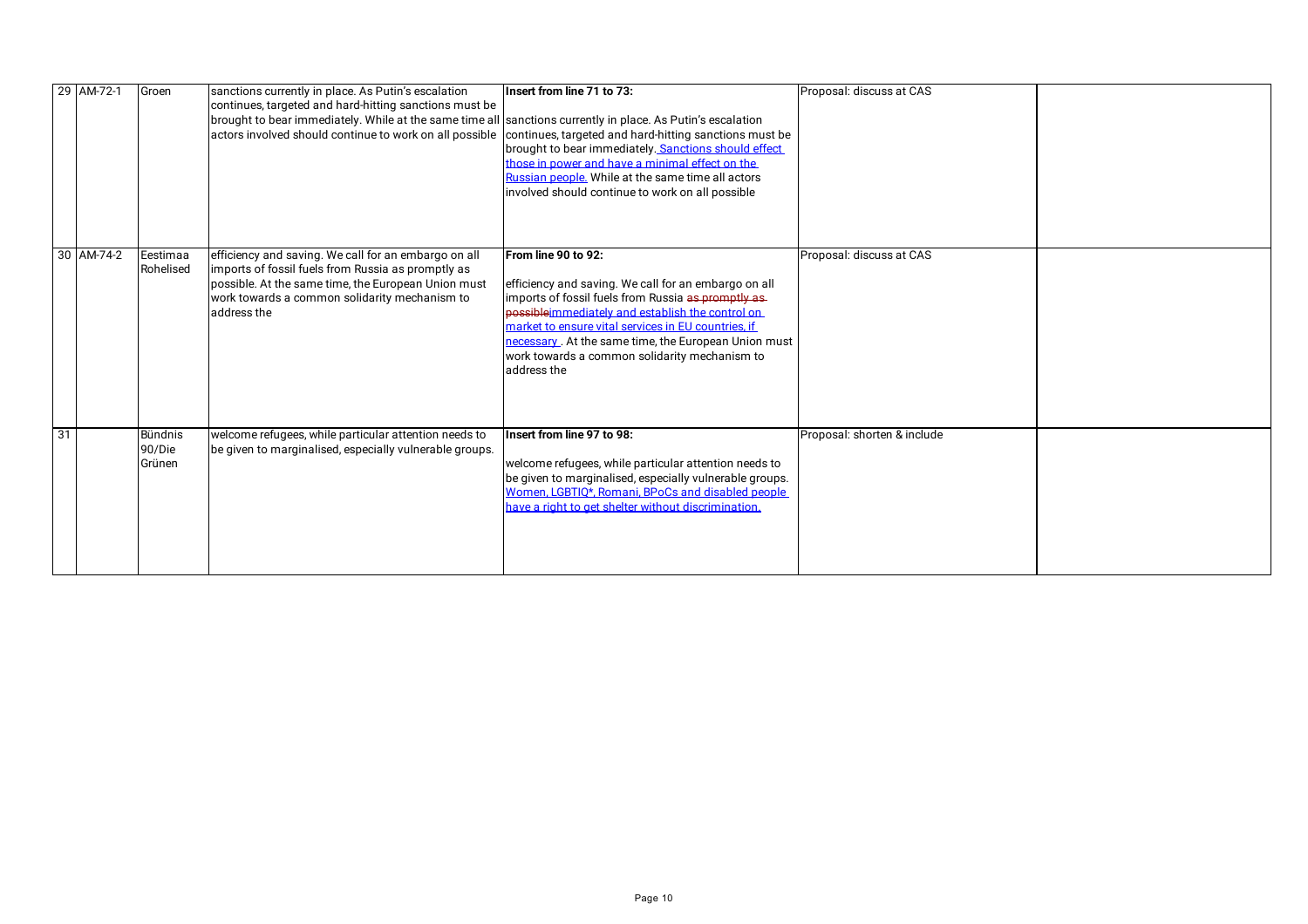| 32 AM-74-3 |            | SMS Zeleni bloggers and activists in Russia. | Insert after line 109:                                     | Proposal: discuss at CAS                                                          |  |
|------------|------------|----------------------------------------------|------------------------------------------------------------|-----------------------------------------------------------------------------------|--|
|            | Evrope     |                                              |                                                            |                                                                                   |  |
|            |            |                                              | We especially call on those countries that have            |                                                                                   |  |
|            |            |                                              | expressed support for Ukraine and are at the same time     |                                                                                   |  |
|            |            |                                              | exporters of oil, gas, food and raw materials, which       |                                                                                   |  |
|            |            |                                              | have risen in price due to the Ukrainian crisis, to donate |                                                                                   |  |
|            |            |                                              | to Ukraine's post-war reconstruction all surplus profits   |                                                                                   |  |
|            |            |                                              |                                                            |                                                                                   |  |
|            |            |                                              |                                                            |                                                                                   |  |
|            |            |                                              |                                                            |                                                                                   |  |
|            |            |                                              |                                                            |                                                                                   |  |
|            |            |                                              |                                                            |                                                                                   |  |
|            |            |                                              |                                                            |                                                                                   |  |
|            |            |                                              |                                                            |                                                                                   |  |
|            |            |                                              |                                                            |                                                                                   |  |
|            |            |                                              |                                                            |                                                                                   |  |
|            |            |                                              |                                                            |                                                                                   |  |
|            |            |                                              |                                                            |                                                                                   |  |
|            |            |                                              |                                                            |                                                                                   |  |
|            |            |                                              |                                                            |                                                                                   |  |
|            |            |                                              |                                                            |                                                                                   |  |
|            |            |                                              |                                                            |                                                                                   |  |
| 33 AM-74-4 | GroenLinks | bloggers and activists in Russia.            | Insert after line 109:                                     | Proposed compromise wording for AM 61-1                                           |  |
|            |            |                                              |                                                            | (Buendnis 90/Die Gruenen), AM 61-2 (Europa                                        |  |
|            |            |                                              | The European Union and its Member States must              | Verde - Verdi) and AM 74 -4 (GroenLinks)                                          |  |
|            |            |                                              | counteract the food crisis in countries of the Global      |                                                                                   |  |
|            |            |                                              | South that are heavily dependent on agricultural           | Include after line 61:                                                            |  |
|            |            |                                              | produce from Ukraine, given both the blocking of the       | "Russia's war massively threatens the food                                        |  |
|            |            |                                              | export of cereals, sunflower seed oil and other Ukrainiar  | situation across the globe, particularly                                          |  |
|            |            |                                              | products through Ukranian ports by Russia as the           | hitting vulnerable countries in the Global                                        |  |
|            |            |                                              | destruction of farmers' fields, machinery and              | South. The blocking of the exports of cereals,                                    |  |
|            |            |                                              | infrastructure. In addition to helping Ukraine export its  | sunflower seed oil and other Ukrainian                                            |  |
|            |            |                                              | agricultural surplus by land, the EU must reduce the       | products, as well as the destruction of                                           |  |
|            |            |                                              | consumption of cereals for feed that can also be used      | farmers' fields, machinery and infrastructure,                                    |  |
|            |            |                                              | as food. Reducing meat factory farming frees up grains     | is going to afflict all those countries who rely                                  |  |
|            |            |                                              | for the most vulnerable.                                   | on that agricultural produce, thus generating                                     |  |
|            |            |                                              |                                                            | a second humanitarian crisis."                                                    |  |
|            |            |                                              |                                                            |                                                                                   |  |
|            |            |                                              |                                                            | Include after line 98:                                                            |  |
|            |            |                                              |                                                            |                                                                                   |  |
|            |            |                                              |                                                            | "We as European Greens are dedicated<br>towards ending hunger world wide and thus |  |
|            |            |                                              |                                                            |                                                                                   |  |
|            |            |                                              |                                                            | call for an immediate support to all those                                        |  |
|            |            |                                              |                                                            | vulnerable countries that will be hitten by the                                   |  |
|            |            |                                              |                                                            | food crisis generated by Russia's war. In                                         |  |
|            |            |                                              |                                                            | addition, we demand an increase in funding                                        |  |
|            |            |                                              |                                                            | of the WFP, and concrete actions to end                                           |  |
|            |            |                                              |                                                            | speculations on food. On a broader                                                |  |
|            |            |                                              |                                                            | perspective, we believe that the EU must                                          |  |
|            |            |                                              |                                                            | work towards the realization of a long term                                       |  |
|            |            |                                              |                                                            |                                                                                   |  |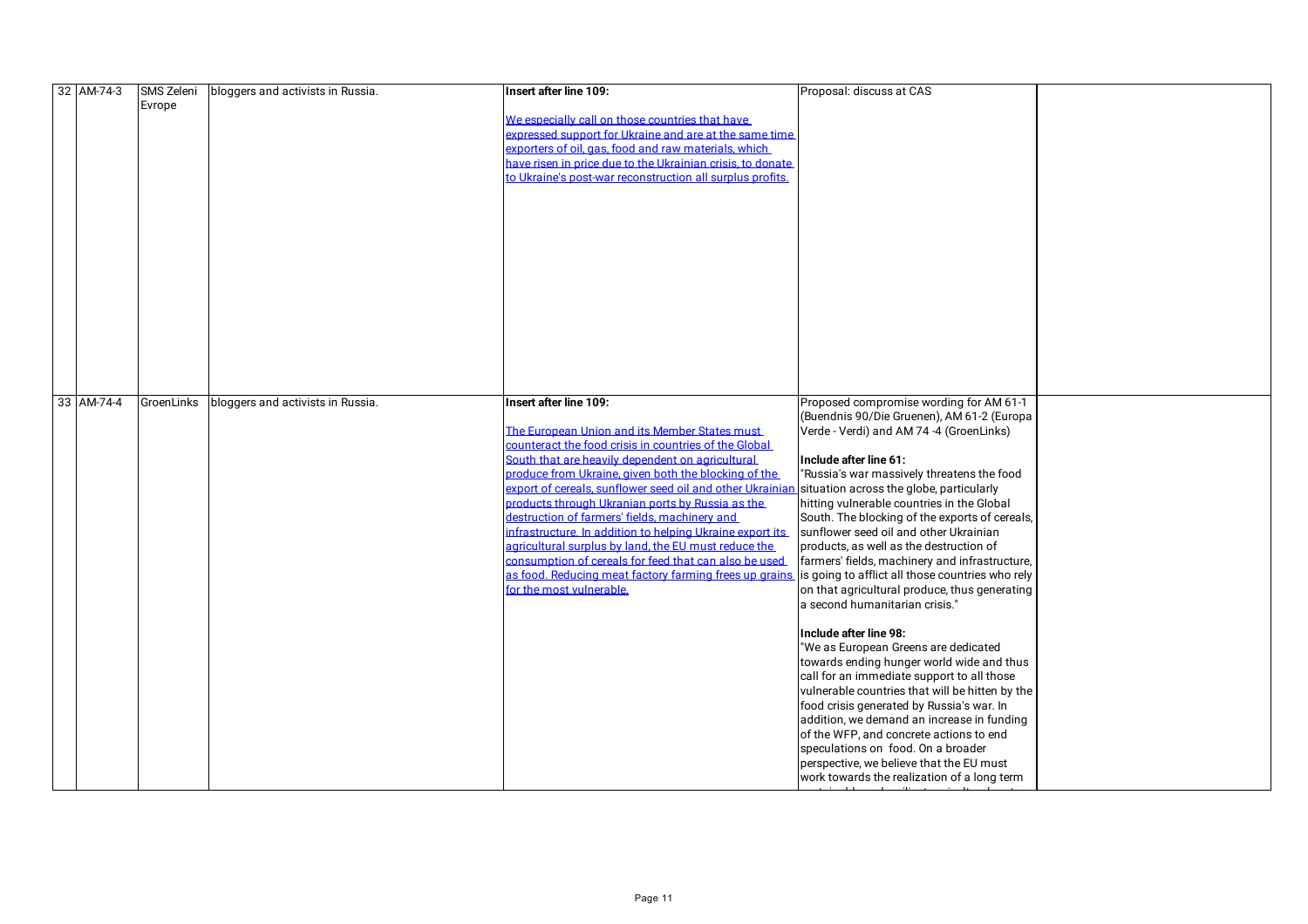| 34 AM-74-5 | GroenLinks                                    | welcome refugees, while particular attention needs to<br>be given to marginalised, especially vulnerable groups.                                                                      | Insert from line 97 to 98:<br>welcome refugees, while particular attention needs to<br>be given to marginalised, especially vulnerable groups.<br>including the economically disadvantaged, racial and<br>ethnic minorities, the uninsured, low-income children.<br>the elderly, the homeless, LGBTOIA+ persons, single<br>mothers and those with chronic health conditions.                                                                                                                                                                                                                     | Proposal: covered by shorten inclusion of<br>AM 74-7 |  |
|------------|-----------------------------------------------|---------------------------------------------------------------------------------------------------------------------------------------------------------------------------------------|--------------------------------------------------------------------------------------------------------------------------------------------------------------------------------------------------------------------------------------------------------------------------------------------------------------------------------------------------------------------------------------------------------------------------------------------------------------------------------------------------------------------------------------------------------------------------------------------------|------------------------------------------------------|--|
| 35 AM-74-6 | Grüne / Les<br>Verts / I<br>Verdi             | Continue to work together and support, financially and<br>otherwise, independent civil society, human rights<br>defenders, lawyers, journalists, bloggers and activists in<br>Russia. | From line 107 to 109:<br>Continue to work together and support, financially and<br>otherwise, independent civil society, human rights-<br>defenders, lawyers, journalists, bloggers and activists in<br>Russia Putin's cruel war against the Ukrainian people is<br>also triggering resistance in Russia. Despite severe<br>repression. Russian citizens are protesting against<br>violence and destruction in their sovereign<br>neighbouring country. Cooperation and support for<br>human rights defenders, lawyers, journalists, bloggers<br>and anti-war activists in Russia must continue. | Proposal: discuss at CAS                             |  |
| 36 AM-74-7 | <b>Bündnis</b><br>90/Die<br>Grünen            | welcome refugees, while particular attention needs to<br>be given to marginalised, especially vulnerable groups.                                                                      | Insert from line 97 to 98:<br>welcome refugees, while particular attention needs to<br>be given to marginalised, especially vulnerable groups.<br>Women, LGBTIO*, Romani, BPoCs and disabled people<br>have a right to get shelter without discrimination.                                                                                                                                                                                                                                                                                                                                       | Proposal: shorten & include                          |  |
| 37 AM-74-8 | Cyprus<br>Greens -<br>Citizens<br>Cooperation | the same time all actors involved should continue to<br>work on all possible diplomatic efforts to end Russian<br>aggression as soon as possible.                                     | From line 73 to 74:<br>the same time all actors involved should continue to<br>work on all possible diplomatic efforts to end<br>Russian Putin's regime aggression as soon as possible.                                                                                                                                                                                                                                                                                                                                                                                                          | Proposal: see decision above AM-14 -1                |  |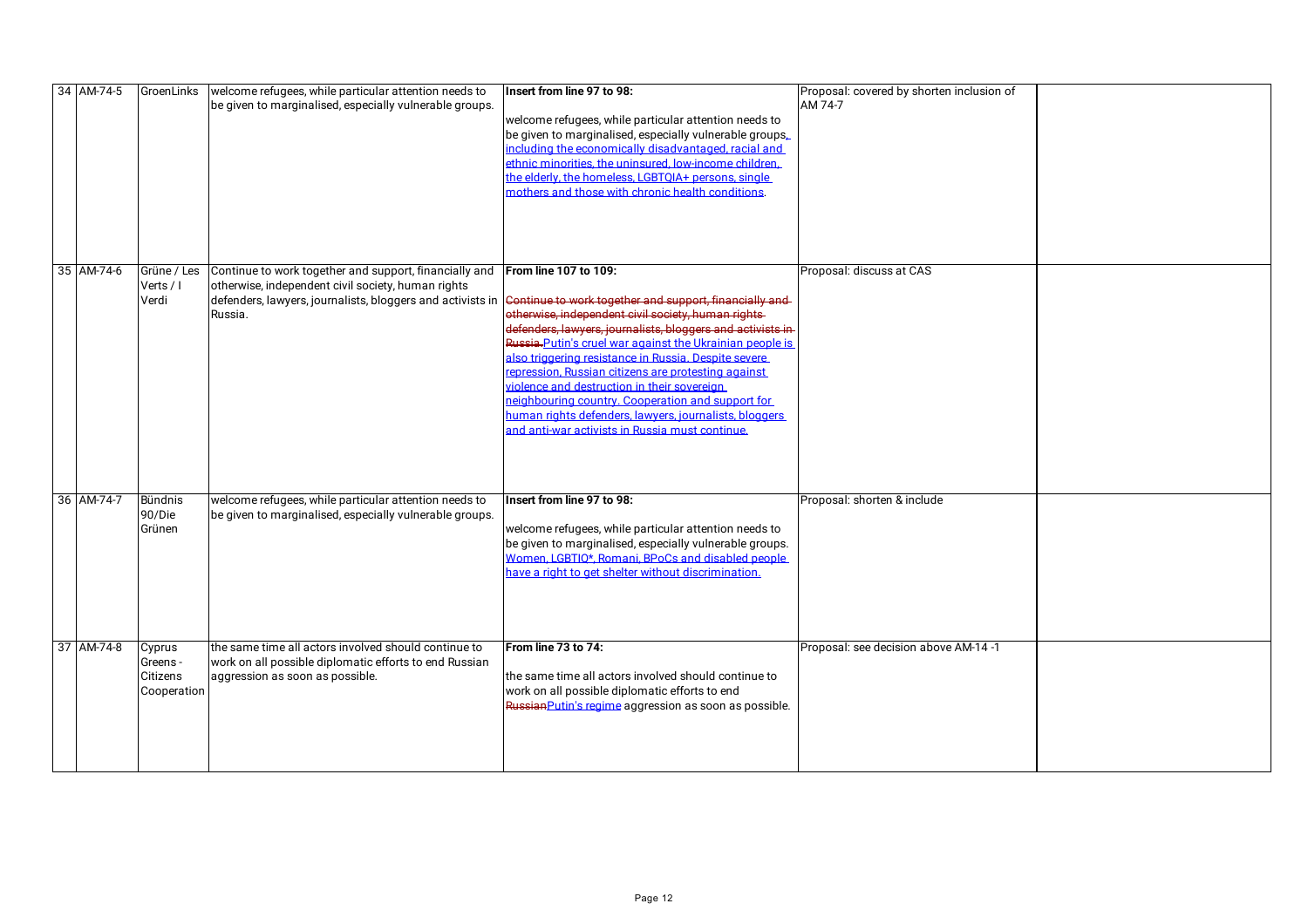|  | 38 AM-74-10 Europe | Ecologie -<br>Les Verts           | bloggers and activists in Russia.                                                                                                                 | <b>Insert after line 109:</b><br>Combat disinformation and undue influence exercised<br>by the Kremlin across the EU by strengthening the<br>independence of iournalism, the appropriate regulation<br>of social media, and the transparency of political<br>finance and lobbying activities in Member States. | Proposed compromise wording AM 74-10<br>(EELV) & AM 74 - 14 (Groen) to insert line<br>109:<br>Combat disinformation, undue influence and<br>cyber attacks sponsored by the Kremlin<br>across the EU by taking all possible measures,<br>including by strengthening the independence<br>of journalism, the appropriate regulation of<br>social media and the transparency of political<br>finance and lobbying activities in Member<br>States. |  |
|--|--------------------|-----------------------------------|---------------------------------------------------------------------------------------------------------------------------------------------------|----------------------------------------------------------------------------------------------------------------------------------------------------------------------------------------------------------------------------------------------------------------------------------------------------------------|-----------------------------------------------------------------------------------------------------------------------------------------------------------------------------------------------------------------------------------------------------------------------------------------------------------------------------------------------------------------------------------------------------------------------------------------------|--|
|  | 39 AM-74-11        | Europe<br>Ecologie -<br>Les Verts | faceteddimensions. This surely involves the necessary<br>financial support for the reconstruction of Ukrainian<br>infrastructure and war damages. | Insert from line 85 to 86:<br>faceteddimensions. This surely involves the necessary<br>financial support for the reconstruction of Ukrainian<br>infrastructure and war damages, as well as for victim<br>assistance and environmental remediation.                                                             | Proposal: discuss at CAS                                                                                                                                                                                                                                                                                                                                                                                                                      |  |
|  | 40 AM-74-12 Groen  |                                   | welcome refugees, while particular attention needs to<br>be given to marginalised, especially vulnerable groups.                                  | Insert from line 97 to 98:<br>welcome refugees, while particular attention needs to<br>be given to marginalised, especially vulnerable groups.<br>We expect from EU-countries to show the same<br>hospitality towards all war refugees.                                                                        | Proposal: discuss at CAS                                                                                                                                                                                                                                                                                                                                                                                                                      |  |
|  | 41 AM-74-13        | Groen                             | Continue to work together and support, financially and<br>otherwise, independent civil society, human rights<br>defenders, lawyers, journalists,  | Insert from line 107 to 108:<br>Continue to work together and support, financially and<br>otherwise, among others, independent civil society,<br>human rights defenders, lawyers, journalists,                                                                                                                 | Proposal: Accept                                                                                                                                                                                                                                                                                                                                                                                                                              |  |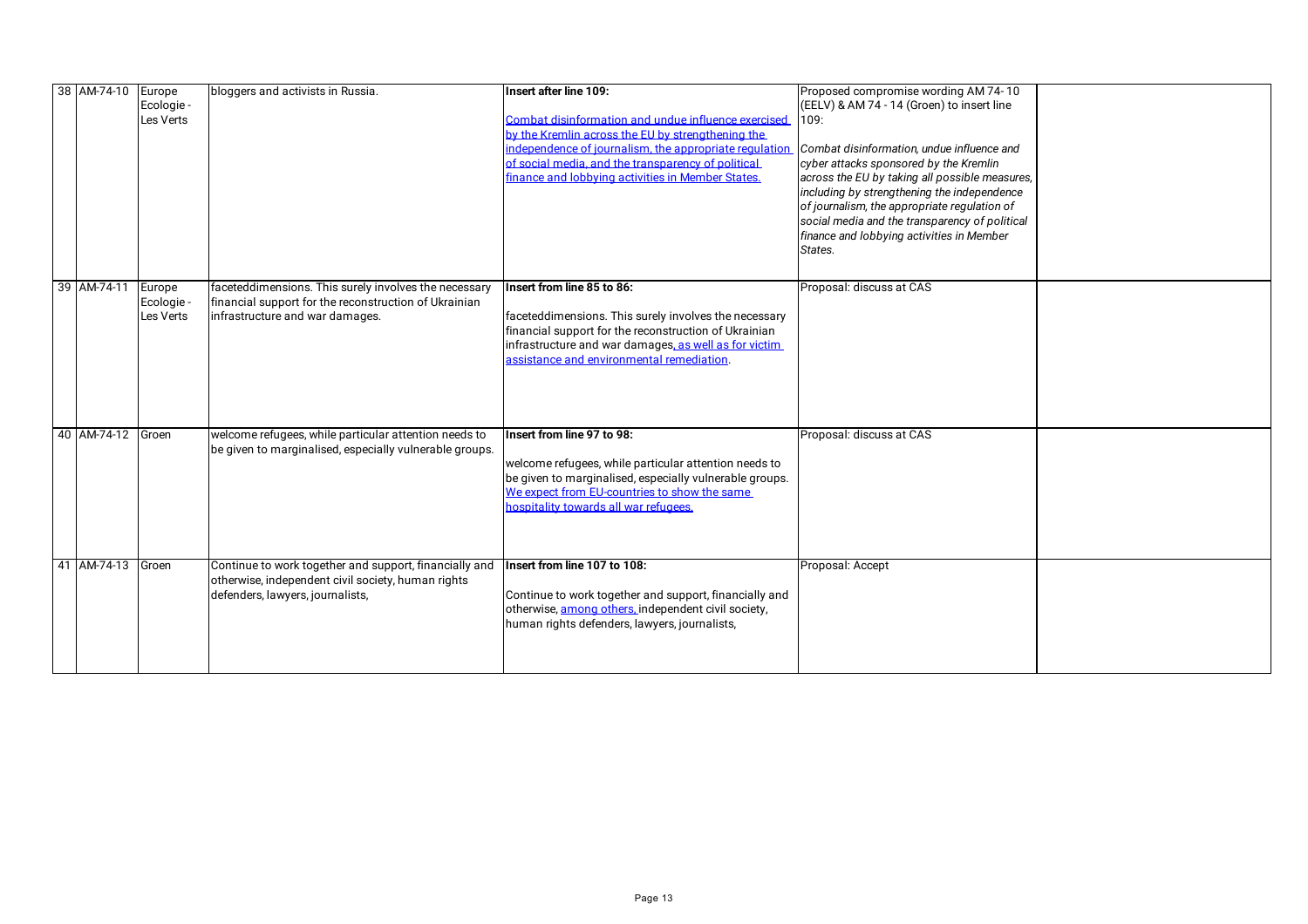|  | 42 AM-74-14 Groen | bloggers and activists in Russia. | Insert after line 109:                                                                                                                                                                                                                                                                                                                                                                                                                                                                                                                                                                                                                                                                                                                                                                                                                                                                                                                                 |                                                                                                                                                                                                                                                                                         |  |
|--|-------------------|-----------------------------------|--------------------------------------------------------------------------------------------------------------------------------------------------------------------------------------------------------------------------------------------------------------------------------------------------------------------------------------------------------------------------------------------------------------------------------------------------------------------------------------------------------------------------------------------------------------------------------------------------------------------------------------------------------------------------------------------------------------------------------------------------------------------------------------------------------------------------------------------------------------------------------------------------------------------------------------------------------|-----------------------------------------------------------------------------------------------------------------------------------------------------------------------------------------------------------------------------------------------------------------------------------------|--|
|  |                   |                                   | The European Union and its Member States should take<br>all possible measures against Russian cyber attacks<br>and the spread of fake news.                                                                                                                                                                                                                                                                                                                                                                                                                                                                                                                                                                                                                                                                                                                                                                                                            | Proposed compromise wording AM 74-10<br>(EELV) & AM 74 - 14 (Groen) to insert line<br>109:                                                                                                                                                                                              |  |
|  |                   |                                   |                                                                                                                                                                                                                                                                                                                                                                                                                                                                                                                                                                                                                                                                                                                                                                                                                                                                                                                                                        | Combat disinformation, undue influence and<br>cyber attacks sponsored by the Kremlin<br>across the EU by taking all possible measures,<br>including by strengthening the independence<br>of journalism, the appropriate regulation of<br>social media and the transparency of political |  |
|  |                   |                                   |                                                                                                                                                                                                                                                                                                                                                                                                                                                                                                                                                                                                                                                                                                                                                                                                                                                                                                                                                        | finance and lobbying activities in Member<br>States.                                                                                                                                                                                                                                    |  |
|  | 43 AM-74-15 Groen | bloggers and activists in Russia. | Insert after line 109:                                                                                                                                                                                                                                                                                                                                                                                                                                                                                                                                                                                                                                                                                                                                                                                                                                                                                                                                 | Proposal: Discuss at CAS                                                                                                                                                                                                                                                                |  |
|  |                   |                                   | As greens we stand for the Common Security<br>Principles: All people have the right to human security:<br>freedom from fear and freedom from want.<br>Building trust between nations and peoples is<br>fundamental to peaceful and sustainable human<br>existence.<br>There can be no common security without nuclear<br>disarmament, strong limitations on conventional<br>weapons and a halt to the buildup of military expenses.<br>Global and regional cooperation, multilateralism and<br>the rule of law are crucial to tackling many of the<br>world's challenges.<br>Dialogue, conflict prevention and confidence-building<br>measures must replace aggression and military force<br>as a means of resolving disputes.<br>Better regulation, international law and responsible<br>governance also need to be extended to cover new<br>military technologies, such as in the realms of<br>cyberspace, outer space and "artificial intelligence" |                                                                                                                                                                                                                                                                                         |  |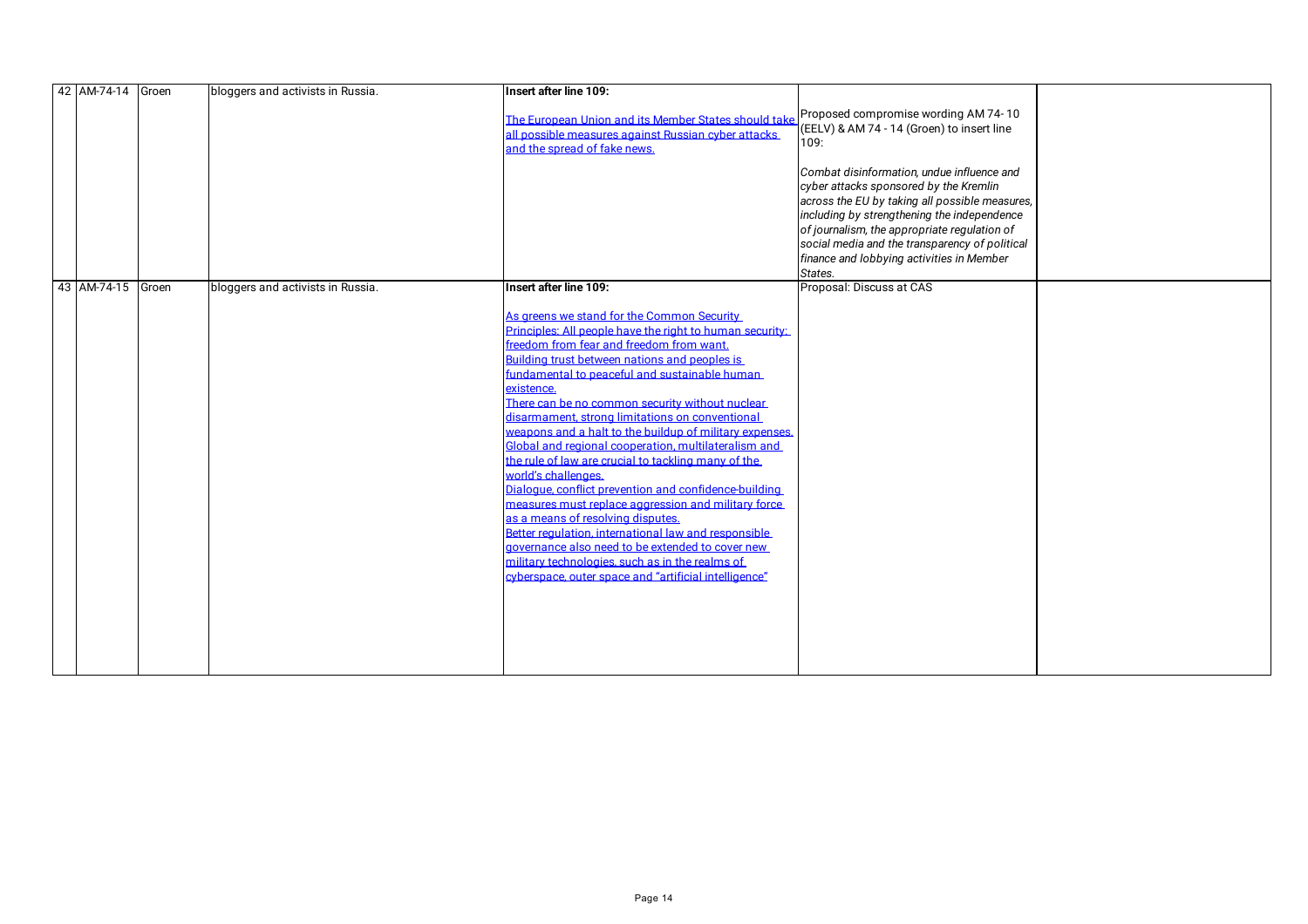|             |            | 44 AM-74-16 Sakartvelo's bloggers and activists in Russia. | Insert after line 109:                                   | Proposal: discuss at CAS |  |
|-------------|------------|------------------------------------------------------------|----------------------------------------------------------|--------------------------|--|
|             | mtsvaneta  |                                                            |                                                          |                          |  |
|             | partia /   |                                                            | Support Ukraine to be granted EU candidate status.       |                          |  |
|             | Georgian   |                                                            | Also support Georgia and Moldova to be granted EU        |                          |  |
|             |            |                                                            | candidate status.                                        |                          |  |
|             | Greens     |                                                            |                                                          |                          |  |
|             | Party      |                                                            |                                                          |                          |  |
|             |            |                                                            |                                                          |                          |  |
|             |            |                                                            |                                                          |                          |  |
|             |            |                                                            |                                                          |                          |  |
|             |            |                                                            |                                                          |                          |  |
|             |            |                                                            |                                                          |                          |  |
|             |            |                                                            |                                                          |                          |  |
|             |            |                                                            |                                                          |                          |  |
| 45 AM-74-17 | Oikologoi  | welcome refugees, while particular attention needs to      | Insert from line 97 to 98:                               | Proposal: Discuss at CAS |  |
|             | Prasinoi / | be given to marginalised, especially vulnerable groups.    | welcome refugees, while particular attention needs to    |                          |  |
|             | Ecologist  |                                                            | be given to marginalised, especially vulnerable groups.  |                          |  |
|             | Greens     | bring the perpetrators to justice.                         | including children and the elderly.                      |                          |  |
|             |            |                                                            | Every measure should be taken to ensure the well-being   |                          |  |
|             |            | independent civil society, human rights defenders,         | and protection of all refugees and the prevention of     |                          |  |
|             |            | lawyers, journalists, bloggers and activists in Russia.    | incidents of human trafficking, while if such incidents  |                          |  |
|             |            |                                                            | do happen they should be swiftly prosecuted, with        |                          |  |
|             |            |                                                            | support provided to the victims.                         |                          |  |
|             |            |                                                            |                                                          |                          |  |
|             |            |                                                            | Insert after line 102:                                   |                          |  |
|             |            |                                                            | We do not lose sight of the core principle of political  |                          |  |
|             |            |                                                            |                                                          |                          |  |
|             |            |                                                            | ecology that disputes should be resolved through         |                          |  |
|             |            |                                                            | peaceful means, respecting international law, including  |                          |  |
|             |            |                                                            | the sovereignty of states, established borders, and the  |                          |  |
|             |            |                                                            | rights of groups and individuals. We call on the United  |                          |  |
|             |            |                                                            | Nations and the Organization for Security and            |                          |  |
|             |            |                                                            | Cooperation in Europe (OSCE) to redouble their efforts   |                          |  |
|             |            |                                                            | to bring about the end of hostilities and the withdrawal |                          |  |
|             |            |                                                            | of the invading forces. This is of paramount importance  |                          |  |
|             |            |                                                            | first and foremost for the people of Ukraine but it also |                          |  |
|             |            |                                                            | has grave repercussions for the people of Russia, of     |                          |  |
|             |            |                                                            | other neighbouring states and of those countries that    |                          |  |
|             |            |                                                            | rely on peaceful trade relations with Ukraine and Russia |                          |  |
|             |            |                                                            |                                                          |                          |  |
|             |            |                                                            | notably for their food and/or energy security.           |                          |  |
|             |            |                                                            |                                                          |                          |  |
|             |            |                                                            | Insert from line 108 to 109:                             |                          |  |
| 46 AM-74-18 | Partidul   | independent civil society, human rights defenders,         | Insert from line 108 to 109:                             | Proposal: Accept         |  |
|             | Verde      | lawyers, journalists, bloggers and activists in Russia.    |                                                          |                          |  |
|             | Ecologist, |                                                            | independent civil society, human rights defenders,       |                          |  |
|             | Moldova    |                                                            | lawyers, journalists, bloggers and activists in Russia   |                          |  |
|             |            |                                                            | and Belarus                                              |                          |  |
|             |            |                                                            |                                                          |                          |  |
|             |            |                                                            |                                                          |                          |  |
|             |            |                                                            |                                                          |                          |  |
|             |            |                                                            |                                                          |                          |  |